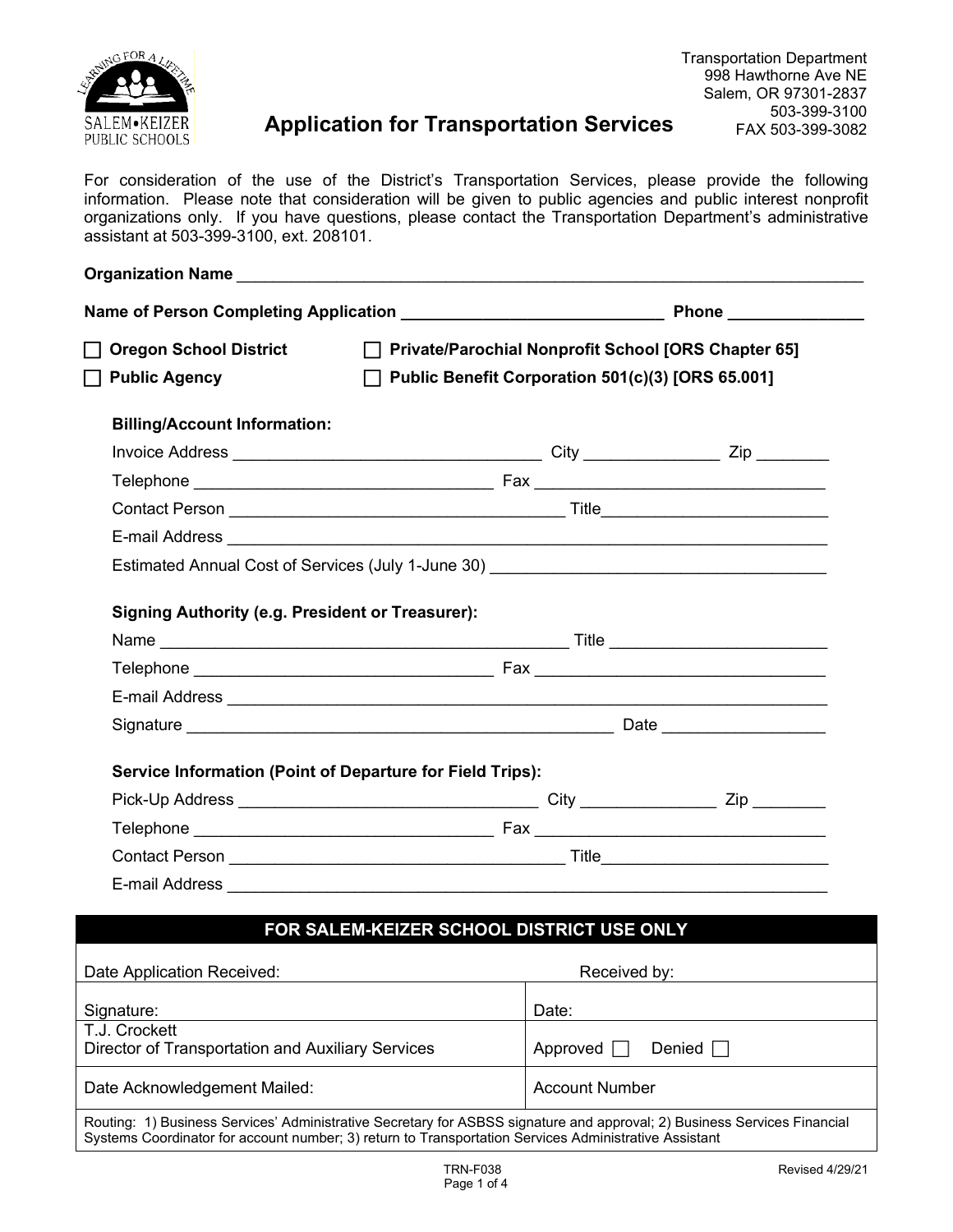

## **Use of Transportation Services by Public Agency and Nonprofit Organizations**

### **WHAT WE WILL NEED FROM YOU AS AN ATTACHMENT TO PAGE 1 "APPLICATION FOR SERVICES:"**

1. \*Evidence of your organization's nonprofit status. (See addendum.)

**\*Note**: Recognized agencies of the State of Oregon do not need to comply with this requirement.

**ORS 279.011(7)** "Public Agency" or "public contracting agency" means any agency of the State of Oregon or any political subdivision thereof authorized by law to enter into public contract and any public body created by intergovernmental agreement.

### **WHAT WE WILL PROVIDE TO YOU:**

- 1. Upon approval of this request by the District, an account number will be assigned to you for use when purchasing transportation services from the District. You will be notified when your account number has been assigned.
- 2. After completion of specific service, a "Transportation Statement(s)" will be mailed under separate cover from the District's Transportation Department. The Transportation Statement(s) will detail the service provided by individual trip. Statements will be mailed within three weeks of service date.
- 3. A billing (invoice) from the District's Fiscal Services Department. **Please do not submit payment until an invoice is received.** The invoice will be issued on a monthly basis. Payment is due in full within 30 days of billing. Credits will be reflected on the following month's invoice except at fiscal year end (June 30) at which time a check will be issued for any outstanding credits.
- 4. The names, titles, and phone numbers of the people to contact if you have questions.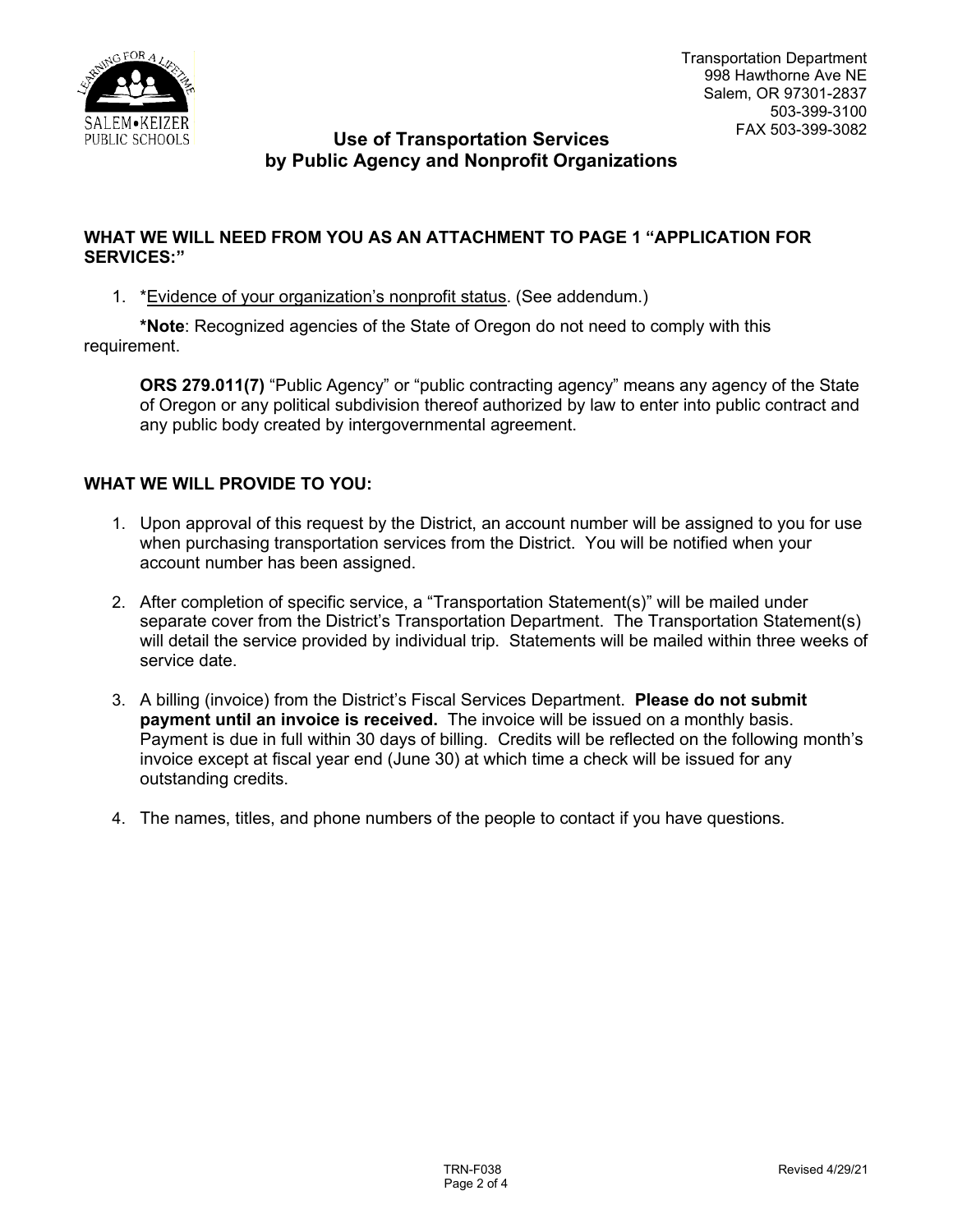

# **TERMS OF AGREEMENT**

This agreement contains the terms and conditions that apply to your purchase of services from the Salem-Keizer School District's Transportation Department as identified on the Invoice provided by the Transportation Department. By accepting services described on that invoice, Customer agrees to be bound by and accepts these terms and conditions. These terms and conditions are subject to change without prior written notice at any time, at the Transportation Department's sole discretion.

#### **Governing Law**

THIS AGREEMENT AND ANY SALES THEREUNDER SHALL BE GOVERNED BY THE LAWS OF THE STATE OF OREGON, WITHOUT REGARD TO CONFLICTS OF LAWS RULES.

#### **Payment Terms**

Customer agrees that full payment for any invoice will be Customer's responsibility in accordance with this agreement. Invoices are due and payable within 30 days of the invoice date. Overdue invoices may be assessed a late fee of not more than 1.5% of the unpaid balance.

#### **Overnight Trips**

Meals and Lodging: Overnight trips generally incur costs for meals and lodging. Drivers will be reimbursed by the District at the per diem rate. The costs will be included on the Transportation Invoice and paid by the Customer.

Driving Time: Drivers are to have a set schedule, including time off the clock, per Commercial Driver's License requirements.

#### **Other Information**

Drivers are paid from the time they leave the Transportation Center back to the Transportation Center. Any trip in excess of 4½ hours entitles the driver to a duty-free meal period. Teachers and coaches are asked to work with drivers to establish a mutually agreeable time for the driver's duty-free meal break that will not inhibit service to the school activity. No meal reimbursement is necessary; driver's time is paid straight through in lieu of meal expense reports with the exception of overnight trips.

#### **Approving Authority**

This is a designated person from each organization who is responsible for submitting all orders.

#### **Termination**

Either party may terminate this Agreement upon ten (10) days written notice to the other party. Termination of this Agreement shall not affect rights and obligations of the other parties with respect to Invoices accepted prior to termination and the product sold thereunder or with respect to this Agreement.